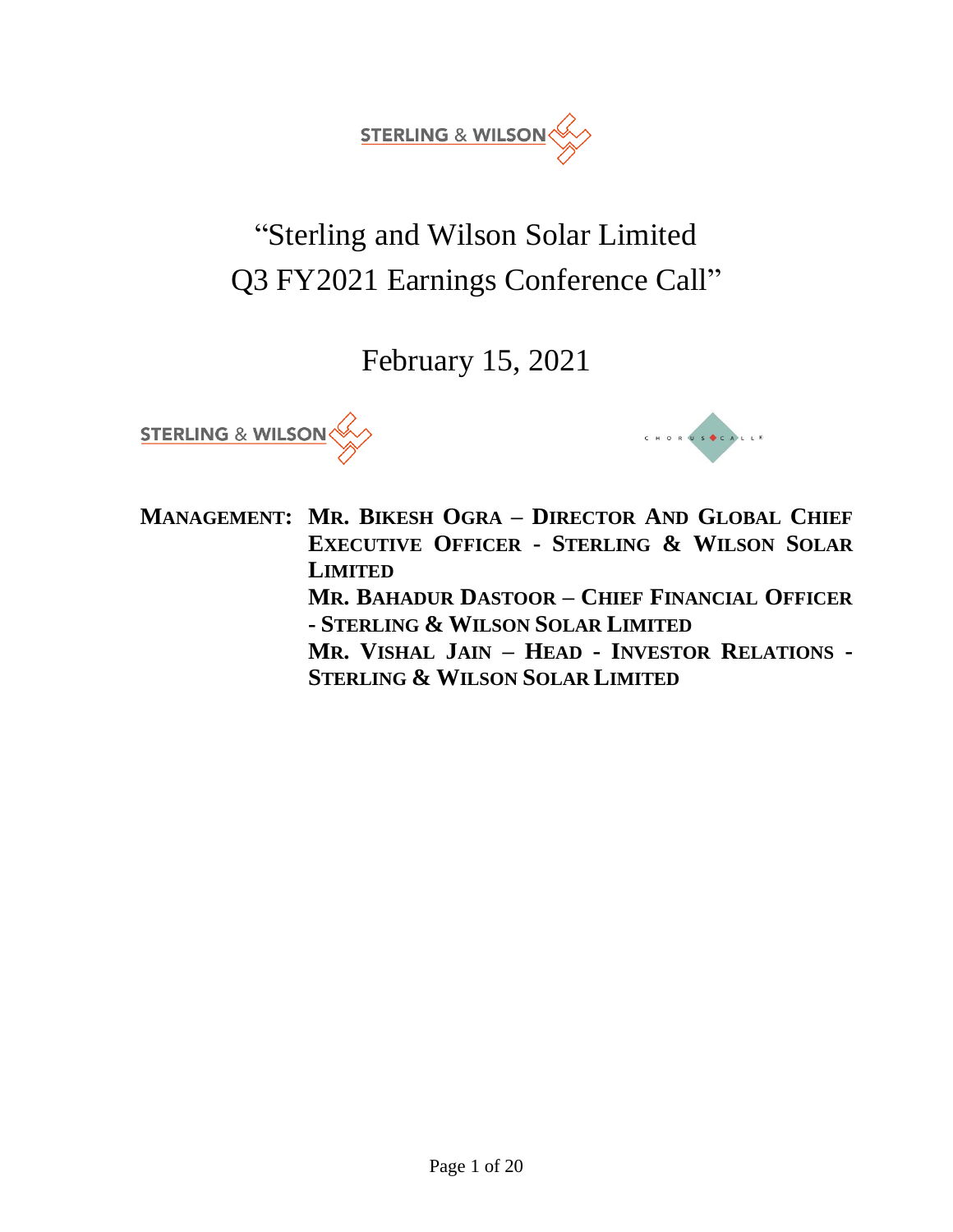

| <b>Moderator:</b> | Ladies and Gentlemen, good day and welcome to the Sterling & Wilson Solar O3 FY2021              |
|-------------------|--------------------------------------------------------------------------------------------------|
|                   | Earnings Call. This conference call may contain forward-looking statements about the             |
|                   | company which are based on the beliefs, opinions, and expectations of the company as on          |
|                   | date of this call. These statements are not guarantees of future performance and involve         |
|                   | risks and uncertainties that are difficult to predict. As a reminder, all participant lines will |
|                   | be in the listen-only mode and there will be an opportunity for you to ask questions after the   |
|                   | presentation concludes. Should you need assistance during the conference call, please signal     |
|                   | an operator by pressing "*" then '0' on your touchtone phone. Please note that this              |
|                   | conference is being recorded. I now hand the conference over to Mr. Vishal Jain, Head of         |
|                   | Investor Relations from Sterling & Wilson Solar Limited. Thank you and over to you Sir!          |
|                   |                                                                                                  |

**Vishal Jain**: Good Morning. I welcome you all to Q3 FY2021 earnings call. Along with me I have Mr. Bikesh Ogra, Director and Global CEO; Mr. Bahadur Dastoor, CFO, and Strategic Growth Advisors, our Investor Relation advisors. We will start the call with the operational highlights for the quarter by Bikesh followed by financial highlights by Bahadur post which we will open the floor for Q&A. Thank you and over to you Bikesh.

**Bikesh Ogra:** Thanks Vishal and a warm welcome to all the participants on this call. I would like to give you a quick update on the impact of COIVD-19, key addressable markets followed by an update on our business operations for Q3 FY2021.

> As I had mentioned earlier also, the project execution had got impacted in the first half of the year due to COVID-19 and the project execution has picked up across geographies in H2. Our objective and priority continues to be focused around the safety and wellbeing of our employees, vendors, partners and all the stakeholders in the value chain. We have been consistently taking utmost safety measures, which are in strict compliance and in accordance with the guidelines laid by the respective countries.

> Our strategy to expand into developed markets of Australia and US have been bearing fruits, it has also shielded us from geographical concentration risk. We now have a fullfledged management team in Australia and US to cater to the large markets. We are on course to complete our first major turnkey solar EPC project in Australia, which is a 200 megawatt solar plant for customer LSBP by the end of next month. In the US the potential of the market is enormous and the top four to five EPC players having presence in that market can each bag orders worth \$500 million each year. The positive changes in the US government policies to solar industry in terms of extension of tax credits until 2022 coupled with the government's focus on renewable energy bodes well for the solar industry players. We are seeing a lot of traction in the US market and expect to witness substantial order inflow from the US market going forward. The Latin America market also remains an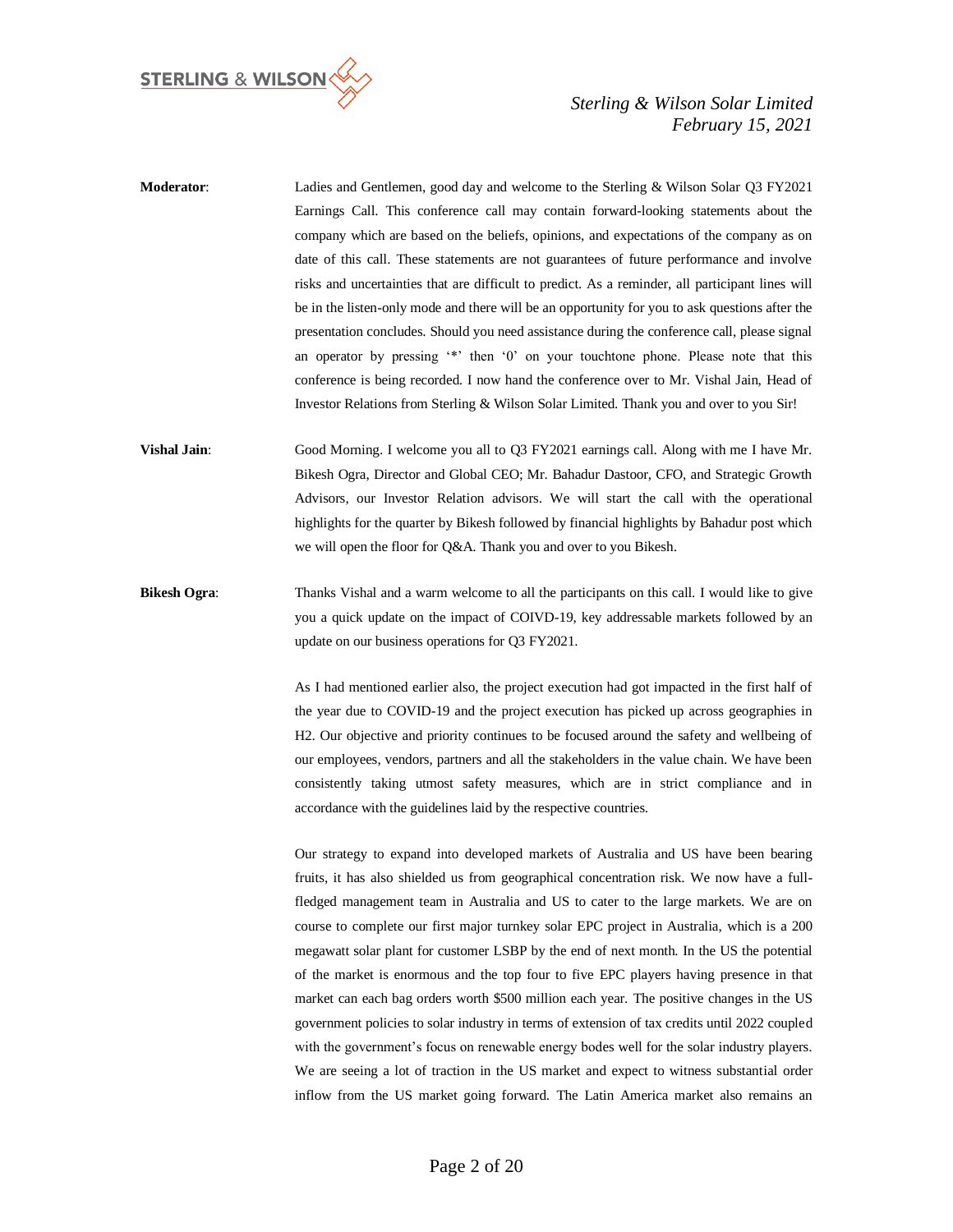

important market for us and we will continue to focus in this market. During Q3 we have bagged an order worth 420 Crores in Chile. As explained in the earlier call the European market provides a good opportunity as we expect annual capacity addition of around 6 to 7 gigawatt over the coming years. To address this growing market we already set up a fullfledged management team at Seville, Spain. We are currently working on large number of potential bids and confident of acquiring orders in the near-term. Our aspiration is to become one of the leading solar EPC company in this region as well. This surely has become a very promising market for us. Middle East market continues to remain challenging due to intense competition. Despite this we have recently bagged 230 megawatt worth of order in Egypt valued at Rs. 930 Crores, which is obviously at an acceptable margin, which reiterates our commitment to remain relevant in the Middle East market. We have won this order from one of the leading global IPPs. This project is schedule to be commissioned by Q1 2022. With this current win our EPC portfolio has grown to a very significant 10,700 megawatts. We will continue to remain selective in bidding for projects in this region at the same time we will be keeping a close watch on the execution capabilities for the large size projects, which has been won by our competitors.

Solar project along with energy storage and floating solar are also poised to grow substantially in the near future. We have a very strong team and technical partnerships to take up a leading role in these emerging technologies as well. On this note, we have recently emerged as lowest in one of the very large floating solar projects in India. On the solar plus energy storage dispatchable power projects we have very recently participated in a bidding process for a large utility scale project in South Africa which the results would be announced very soon. With the storage prices further coming down we see more of these kind of projects getting bid in the foreseeable future.

Coming to operation and maintenance business, we currently managed around 8.1 gigawatt as our portfolio; we have acquired a substantial amount of third-party operation and maintenance business for India. On the international front operation and maintenance market for those projects the EPC was undertaken by third-party companies is expected to grow in the coming financial year. Our objective is to acquire an additional third-party O&M portfolio of at least 1 gigawatt each in domestic and international market for FY2022, this obviously would be incremental to our regular self EPC executed O&M business. I am very happy to share that we have recently won our first O&M project outside India on a competitive basis in Oman.

On the operational front despite an extremely challenging business environment we have seen healthy order inflows amounting to around Rs. 7,000 Crores, which is higher than the last year restated order inflows. This includes the recently signed order for 230 megawatt solar plant in Egypt worth around Rs. 930 Crores. We have LOIs for certain orders in India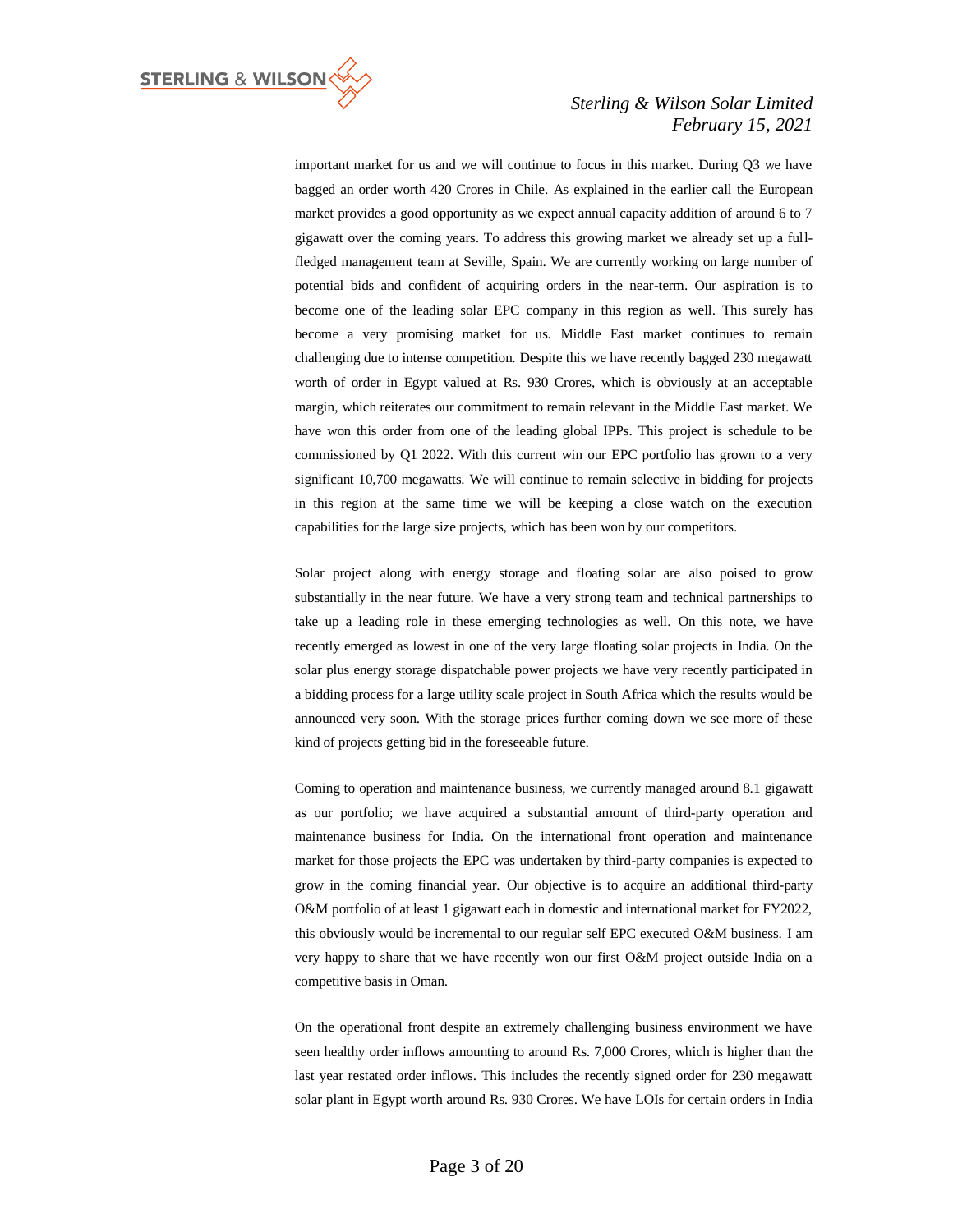

and America, which we will announce as soon as the orders are signed. Our gross unexecuted order value before adjusting for revenue post December 31, 2020 stands at Rs. 9,674 Crores as of February 12, 2021. We expect majority of our current outstanding order book to be executed by end of next fiscal year depending upon no further worsening of the COVID situation. Thank you. With this I will ask Mr. Bahadur, our CFO to take you through the consolidated financial highlights. Thank you very much.

**Bahadur Dastoor**: Thank you Bikesh and good morning. I will take you through the consolidated financials for nine months ended December 31, 2020. Before we run through the financials I would again like to reiterate that the company's revenue order inflows and gross margins could be lumpy due to geographical mix and stage of execution of the project in any particular quarter and hence comparison on corresponding previous period will not be a true reflection of the performance for a quarter and the performance may not be representative for that of a full year.

> Revenue for nine months FY2021 increased by 6% to Rs. 3,716 Crores driven by significant ramp up in execution of projects in US, Latin America, and Australia leading to an improvement in revenue for Q3 FY2021. The region wise revenue breakup is as follows: Australia contributed 47.3%, America is 21.8% followed by India, which contributed 16.9%, MENA region with 12.2% and balance 1.5% from Africa. O&M revenue increased by 27% to Rs. 180 Crores in nine months FY2021 compared to Rs. 132 Crores in nine months FY2020 with an EBIT margin of 36.9%. O&M business contributes 4.8% of revenue in nine months FY2021 as compared to 3.8% in nine months FY2020.

> At a company level the gross margin witnessed a decline to 8.2% in nine months FY2021 due to unprecedented increase in commodity and logistics cost as well as higher execution cost in developed markets due to COVID and labor movement restrictions. Due to these factors we expect gross margins for the year FY2021 to be in the range of 9% to 10%. Based on the expected geographical mix of UOV at the end of March 2021 and the stage of execution of projects we expect the gross margins for FY2022 to normalize again in the range of 10% to 11%. Overheads in nine months FY2021 reduced by Rs. 51 Crores to Rs. 240 Crores due to right sizing and cost optimization measures undertaken. Our overheads as a percentage of revenue reduced from 8.3% in nine months FY2020 to 6.5% in nine months FY2021 and will go down further in the next year. Additionally, there has been forex and mark-to-market loss amounting to Rs. 47 Crores in nine months FY2021 primarily comprising of Rs. 24 Crores reinstatement on loans given to overseas subsidiary and branch, which is in the nature of an equity contribution and Rs.26 Crores on account of mark-to-market loss on forward contracts relating to projects yet to commence or in early stages of commencement. EBITDA and PAT for nine months FY2021 stood at Rs. 43 Crores and Rs. 54 Crores respectively.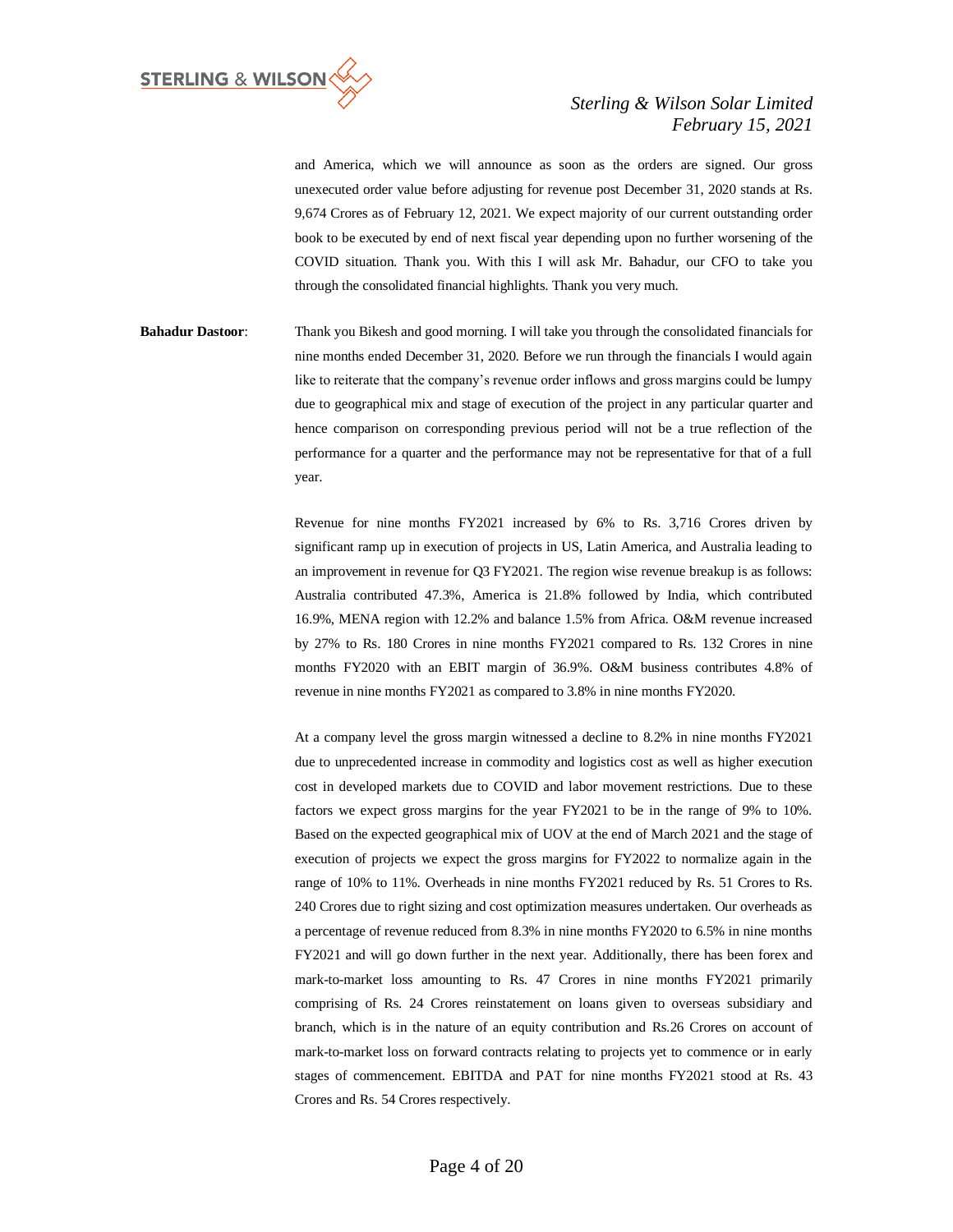

Coming to other comprehensive income, the group had taken forward contracts including cross currency hedges to hedge the exposure of currency fluctuation in respect of receivables from customers, trade payables and letter of credit relating to a project in the initial stages of execution. The Australian dollar INR derivative contracts were taken for receivables from customers and Australian dollar to US dollar and US dollar to INR derivative contracts were taken for trade payables and letter of credit payments. The strengthening of the Australian dollar has resulted in the other comprehensive income having a mark-to-market loss on a notional basis of about Rs. 175 Crores. On utilization of forward contracts on the date of maturity the effective portion of the cash flow hedge results previously recognized in other comprehensive income will recycle to profit and loss account, which will be offset by increase in revenue due to the restatement of receivables for that particular project.

Coming to the balance sheet, I would again like to reiterate as per the amended articles of association, the company cannot give loans to promoters or their affiliates post listing. The external term debt outstanding as on February 12, 2021 is Rs. 332 Crores; this is after debt of Rs. 457 Crores paid during the current year-to-date. Since listing last year we have repaid a total of Rs. 2,179 Crores to internal accruals and money received from group companies on collection of intercorporate deposits. The repayment schedule of external debt over the next two quarters involves a payment of Rs. 213 Crores in Q4 FY2021 for which we are in discussion with banks and balance Rs. 119 Crores payable in Q1 FY2022. We have cash and cash equivalent of approximately Rs. 329 Crores and a net worth of Rs. 951 Crores as on December 31, 2020. The total intercorporate deposits due including interest stood at Rs. 1,160 Crores as of February 12, 2021, which as mentioned by the promoters will now be paid latest by September 30, 2021. Quarterly interest on ICDs has been serviced in keeping with the promoter commitment. Our net debt to equity as on December 31, 2020 is 0.6x, as of December we had a negative networking capital of Rs. 35 Crores as compared to a positive networking capital of Rs. 178 Crores as on March 2020.

On the cash flow front during nine months FY2021 we had a net operating cash flow of Rs. 104 Crores as compared to Rs. 119 Crores for nine months FY2020 and Rs. 338 Crores for FY2020. Cash flow from operations and investing activities has been used to repay borrowings and interest thereon.

Receivables due for more than one year as of December 31, 2020 stood at Rs. 549 Crores, this includes amount due from a customer under NCLT of Rs. 71 Crores net of provisions, it also includes Rs. 133 Crores from a customer in Argentina and we are working closely with the customer and lender to the project and have already recovered Rs. 27 Crores during nine months FY2021. We are also discussing with the customer regarding waiver of LD imposed on the company, as the LD imposed on the customer has already been completely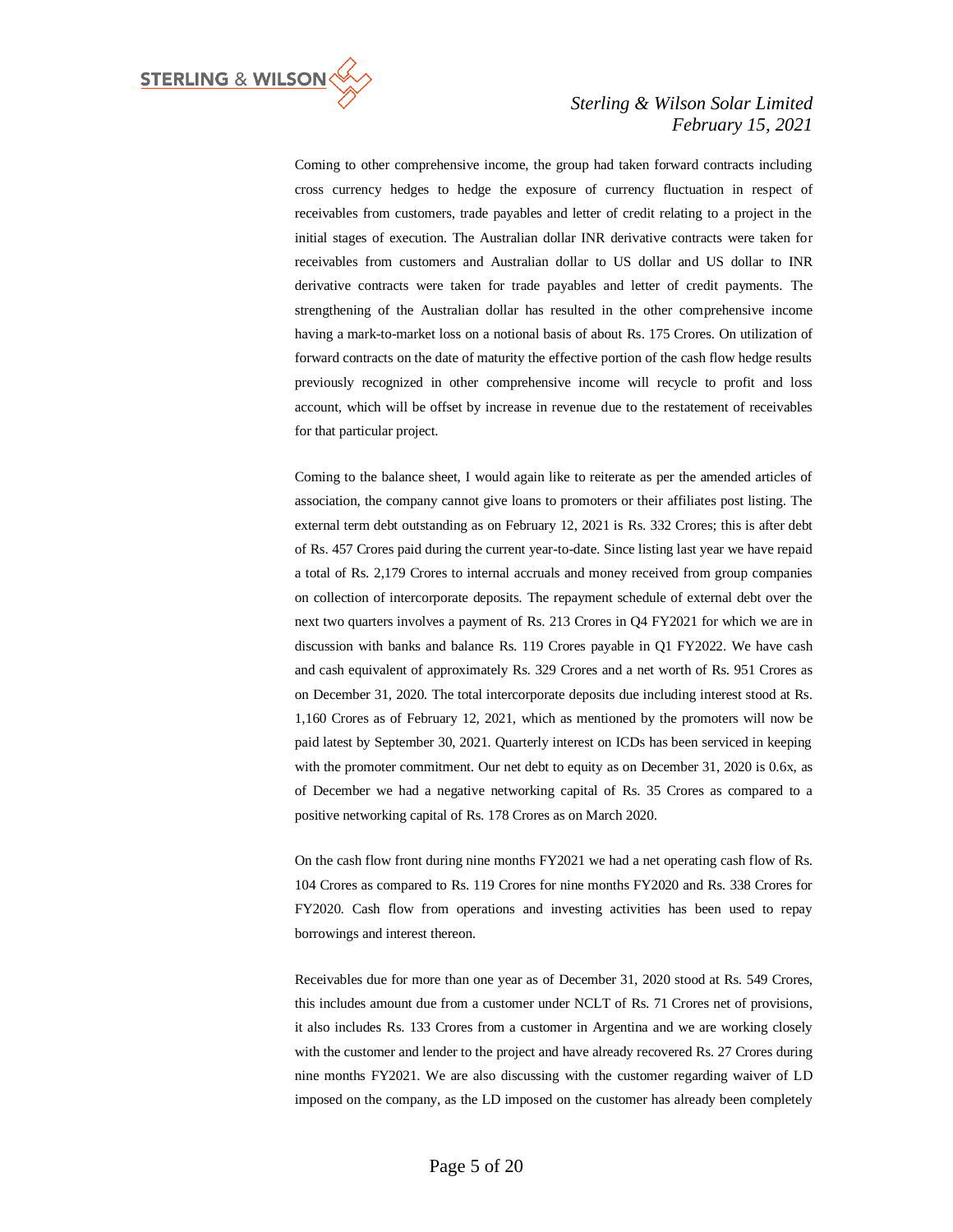

waived off we have made adequate provision for liquidated damages as per our best estimates. Receivables due for more than one year from related parties amounts to Rs. 216 Crores. Receivables due for more than a year has increased from Rs. 455 Crores as of March 2020 to Rs. 549 Crores as of December 2020. Increase is primarily on account of the amount due from related party as explained above; however, we have been able to collect Rs. 157 Crores that is 35% of amount due for more than one year as of March 2020. The company is confident of collecting the balance overdue receivables in due course.

As you all would be aware Shapoorji Pallonji & Company Private Limited (SPCPL), the holding company has applied for onetime restructuring (OTR) facility, which has impacted our ability to fully utilize our existing banking limits and/or obtain fresh banking limits and rollover of the existing facilities. As a result subsequent to December 31, 2020, the company is facing challenges relating to obtaining funding for cash outflow in respect of timely repayment of borrowings, raising of fresh non-fund limits, and other activities. This is expected to impact our annual revenues for FY2021 from what was earlier envisaged and we expect to close the year with revenue in the same range as last year. We understand that banks would be willing to support us once the OTR for SPCPL is approved over the next two months. With this we can now open the floor to questions and answers.

**Moderator:** Thank you very much. We will now begin the question and answer session. The first question is from the line of Anand Lalla from Edelweiss. Please go ahead.

**Anand Lalla**: Sir thank you for giving a brief update specifically on the different markets. My question is related to primary all the geography, so if you could just give me an update, so what I have also seen when you gave the geographical mix as we know the order book mainly comes from Australia and we sounded very bullish and optimist on the US market as well, so how do in the current order book as we stand the large order comes from Australia how do you see that market panning up and if you are so optimist on the US market as well do we see the change in the mix of orders coming from, incremental orders coming from US as well plus also on the Spain side if my memory serves me right we have also opened an office in Spain so if you could also give some idea on that market as well as the entire European market plus what I heard correctly I am sorry the voice was not clear so I think there would be no revenue growth we will be doing the same revenues this year as last year correct me if I am wrong, if you could as we know that the execution period the current order book would be around 10000 Crores and the execution takes around 12 to 18 months so if can you give some idea is possible on the revenue guidance for the next year and also some estimate on the margin side how the margins look?

**Bikesh Ogra:** I will first answer your question on the Australian and the US market. So this year we have had a substantial chunk of our order book and revenues coming in from the Australian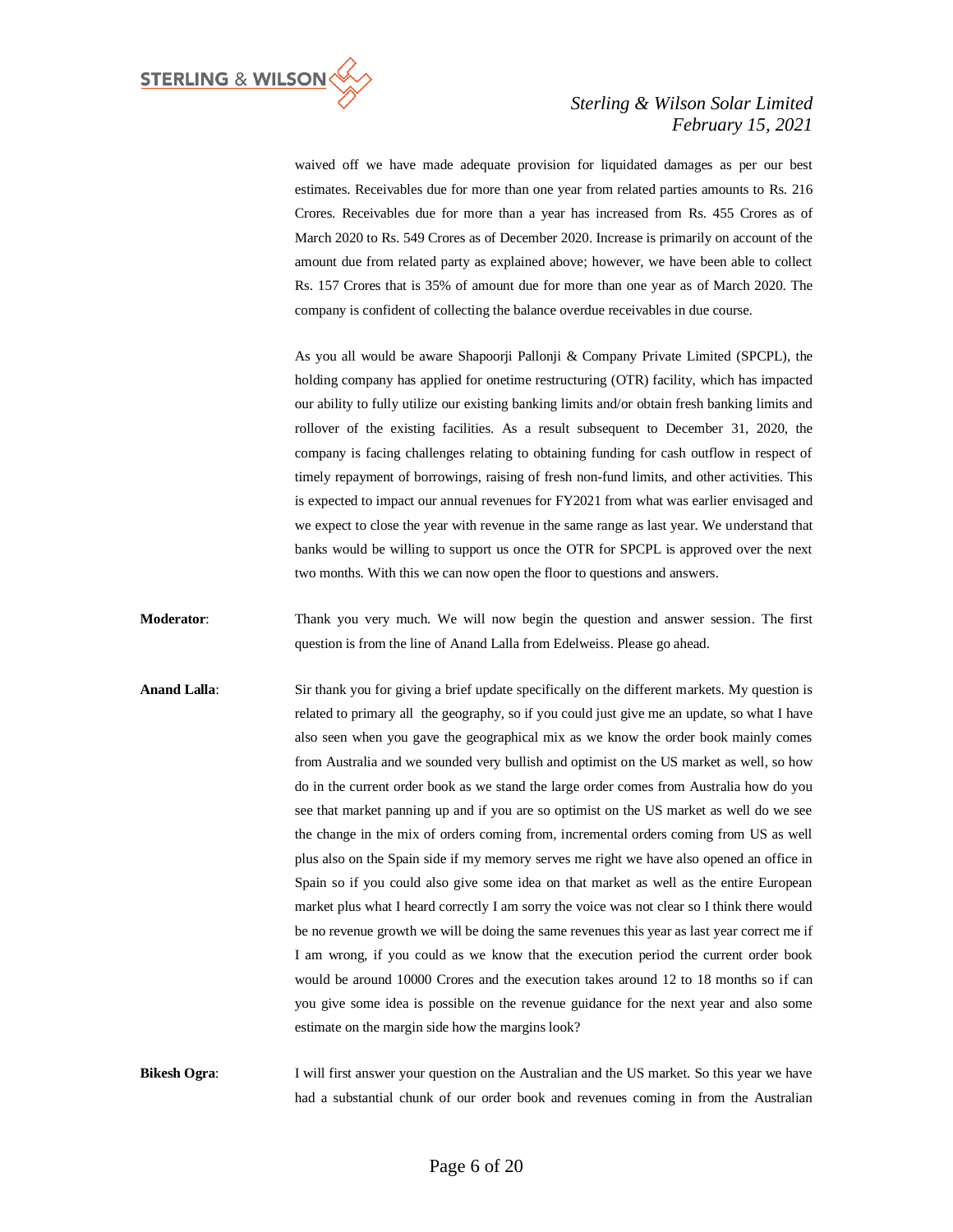

market and this trend will continue for the coming years as well because now we have established ourselves as one of the leading EPC players in that market, next year for Australia we would be bidding in for anywhere between 1.5 to 2 gigawatts worth of bid. In the US markets like I mentioned we have started seeing good traction in the markets, there we have had a couple of years wherein we did a lot of understanding of the market to understand the landscape and the North American markets we will be bidding for a pipeline of around 3.5 to 4 gigawatts and we are targeting to win anywhere between 500 to 700 megawatts in the US market as well, so that answers your question on Australia and the US market. In terms of our office opening in Spain we have now set up a very strong and robust management team there as I explained earlier and the European market primarily for us comprises of utility scale markets, which is in Spain, Portugal, Eastern European market and Greece, and that will give us a total pipeline of around 3 to 3.5 gigawatt next year to bid in and we are targeting to acquire an order book of around 500 megawatts. So this is primarily about the outlook that we are looking for the next year. In terms of the revenue as Bahadur mentioned owing to various constraints on the banking and OTR, we will be clocking a flat revenue this year; however, for the next year we are very, very confident that we will be achieving a growth of around 30% and more going by the current order book and what we see foreseeable pipeline that we have. I hope that answers your question.

- Anand Lalla: Any guidance on the margin front also because there have been cost savings as well so can we see an improvement there?
- **Bikesh Ogra:** See on the margin front Bahadur did mention that we will be marginalizing it between 10% and 11% band and on the operating side there will be leverage because we are doing a lot of cost optimization and right sizing on the overheads, there would be a definite leverage that you can get on the operating side. We will be able to guide you on that in our Q4 call as exactly what is the kind of leverage that we will get on the operating side.

**Anand Lalla**: Thank you Sir.

**Moderator**: Thank you. The next question is from the line of Riddhesh Gandhi from Discovery Capital. Please go ahead.

- **Riddhesh Gandhi**: You guys had earlier indicated that a lot of the costs are actually passed through to the customers, so just wanted to understand the reason for the impact on gross margin should not we be able to pass that on to our customers?
- **Bikesh Ogra:** I think if my recollection serve me right the cost pass through were primarily on account of the PV modules on most of the projects, on a long gestation projects. The BOP cost, which is the cost of the commodity, the logistics, the shipping, transportation the costs are on us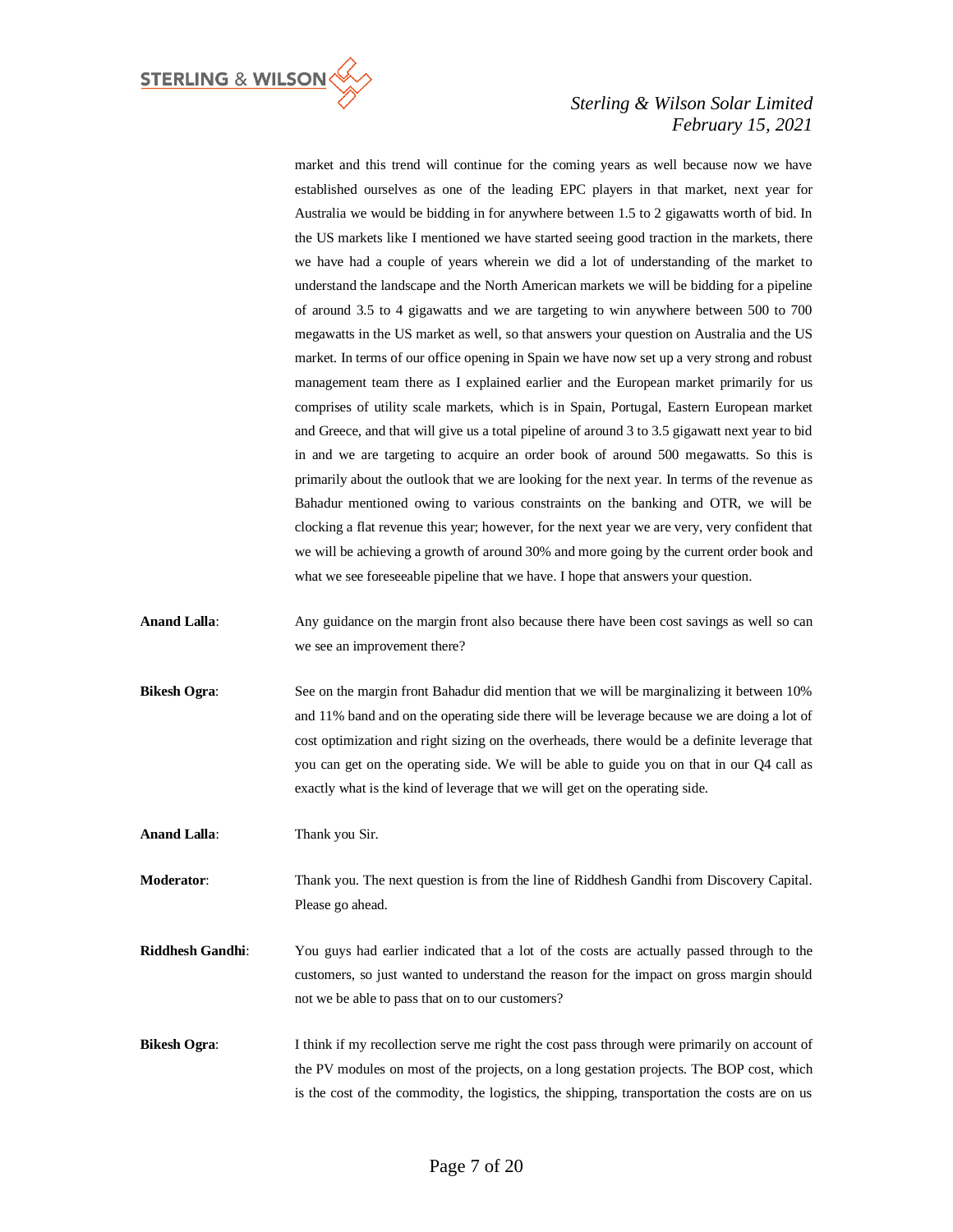

the volatility on the cost are on us, so that is where we have got impacted because of the immense surge in the commodity price and logistics price because of the COVID situation on the condition at ports and stuff like that so therefore that cost is not attributable to the customer, only the cost of the PV modules is what is attributable and pass through to the customer.

- **Bahadur Dastoor**: Additionally if you see there has been a duty reduction in the prices of steel, copper; however, since most of the imports are from free trade zone agreements we have actually seen that the commodity prices have gone up and they have not seen a reduction even though duties have come down from 12.5% to 7.5%.
- **Riddhesh Gandhi**: The other question was obviously because of the promoter issues there is an inability to actually kind of being awarded incremental contract because of our BGs and all I am assuming we would have to kind of qualify and there could be potential impacts from clients who are questioning our overall balance sheet and solvency given effectively to the qualifications in the audit report and given historically over the last few years we have not been able to achieve either our revenue gross margin guidance nor effectively with regards to the payback of effectively the loans what is giving us is the confidence that the next year is going to be a huge growth year of 30% plus especially given actually that the OTR and all can like okay it may take significantly and actually a longer they plan as expected and historically we have not put them particularly accurate in our assessment of the promoter level issues and the consequences on us?
- **Bahadur Dastoor:** I will answer some of the questions and then Bikesh will take over the rest. First of all the balance sheet is strong but it is banking support that is required and that has proven to be a challenge more from SP going in for an OTR rather than the promoter issues as far as the loans. The loans are actually if you see our term loans they have actually come down by over Rs. 400 Crores from where we were in March a lot of it is also due to internal accruals of the company. We expect the SP OTR to be cleared in another two months we have explained that in great detail in the investor presentation as well, once this is out of the way we expect the banks to support us again because on a standalone basis the business model is strong. So as of right now and Bikesh will add to that we do not see customers questioning our bank guarantee raising abilities because we have given all bank guarantees required to date. The issue for the flat turnover is more letters of credit, which have to be opened expeditiously because if they are not opened by let us say February end and there is a lot of transit time for the materials to reach places like Latin America and Australia we find that we will have an impact on the revenue, which will then overflow to the next year. Bikesh you would like to add anything.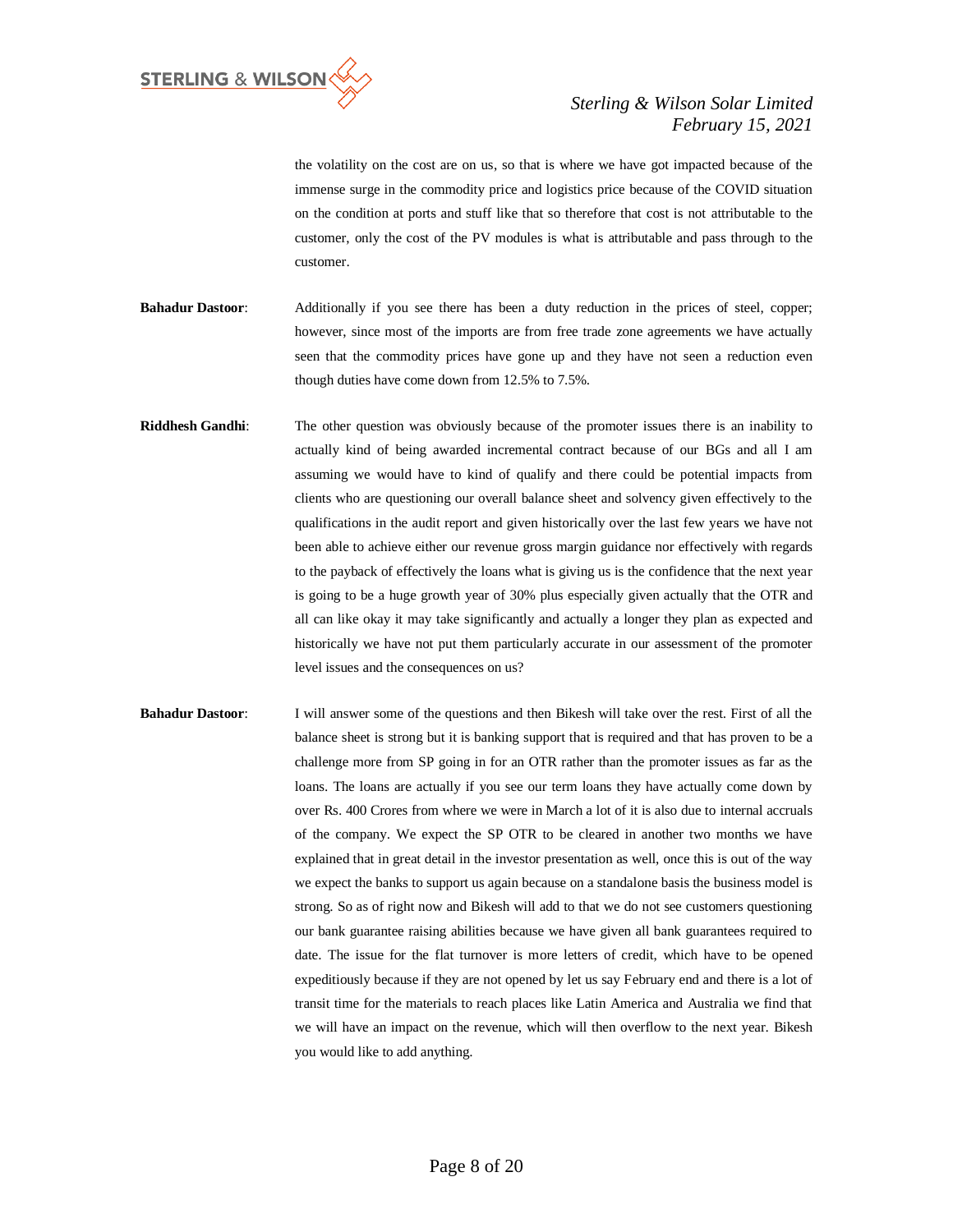

- **Bikesh Ogra**: No Bahadur I think you have mentioned it all, the only thing I would like to add here is the continued faith and trust of our customers and which is very evident from this order, which we have recently bagged in, in spite of having a very tough time, which I believe is a passing time for us couple of months we will be through this. We are still having the faith and trust from the customers in terms of our execution capabilities, in terms of our bank ability, in terms of our balance sheet and we strongly feel that next couple of months once we are through with this issue of OTR the banking fraternity will support us to unblinkingly and we will be able to achieve what we just now mentioned in terms of our growth on the order pipeline and the business acquisition.
- **Riddhesh Gandhi**: Thanks all the best.
- **Moderator**: Thank you. The next question is from the line of Anuj Jain from Globe Capital. Please go ahead.
- **Anuj Jain**: Sir my question is primarily on the margin front. First of all as we had booked majority of our nine months revenue from Australia region and in the earlier calls we have guided that we have better margins vis-à-vis Middle East region and the Australia and US market, so I just want to understand that just now Bahadur Sir has said that for this year the margin guidance is 9% to 10% and for the coming year it would be again normal 11% to 12%, so why is it the same range of margins, which we were enjoying earlier when we have major share in the Middle East region whereas now we have better revenue visibility in terms of Australia and US region can you please give some color on the same?
- **Bahadur Dastoor**: Yes, so it is actually the Australia revenues, which are getting pushed back into the next year because of the potential LC issues, which is what is impacting our overall margin otherwise we would have caught up in Q4 and we would have achieved what we had set out to achieve. The Australia as an entity continues to have great margins it is only that those revenues are getting pushed into the next year.
- **Anuj Jain**: Earlier you have said that gross margin will be in the range of 9% to 10% so we can see some major kind of rerating kind of margin in Q4 is it right?
- **Bahadur Dastoor**: 9% to 10%, yes. So margins will not be majorly rerated if you see right now your gross margin is at about 8.7% so we expect the margins of Q4 to be in the range of 10% to 10.5% which will give us anywhere between 9% to 10% as the annual gross margin.
- Anuj Jain: For the next year what we can assume?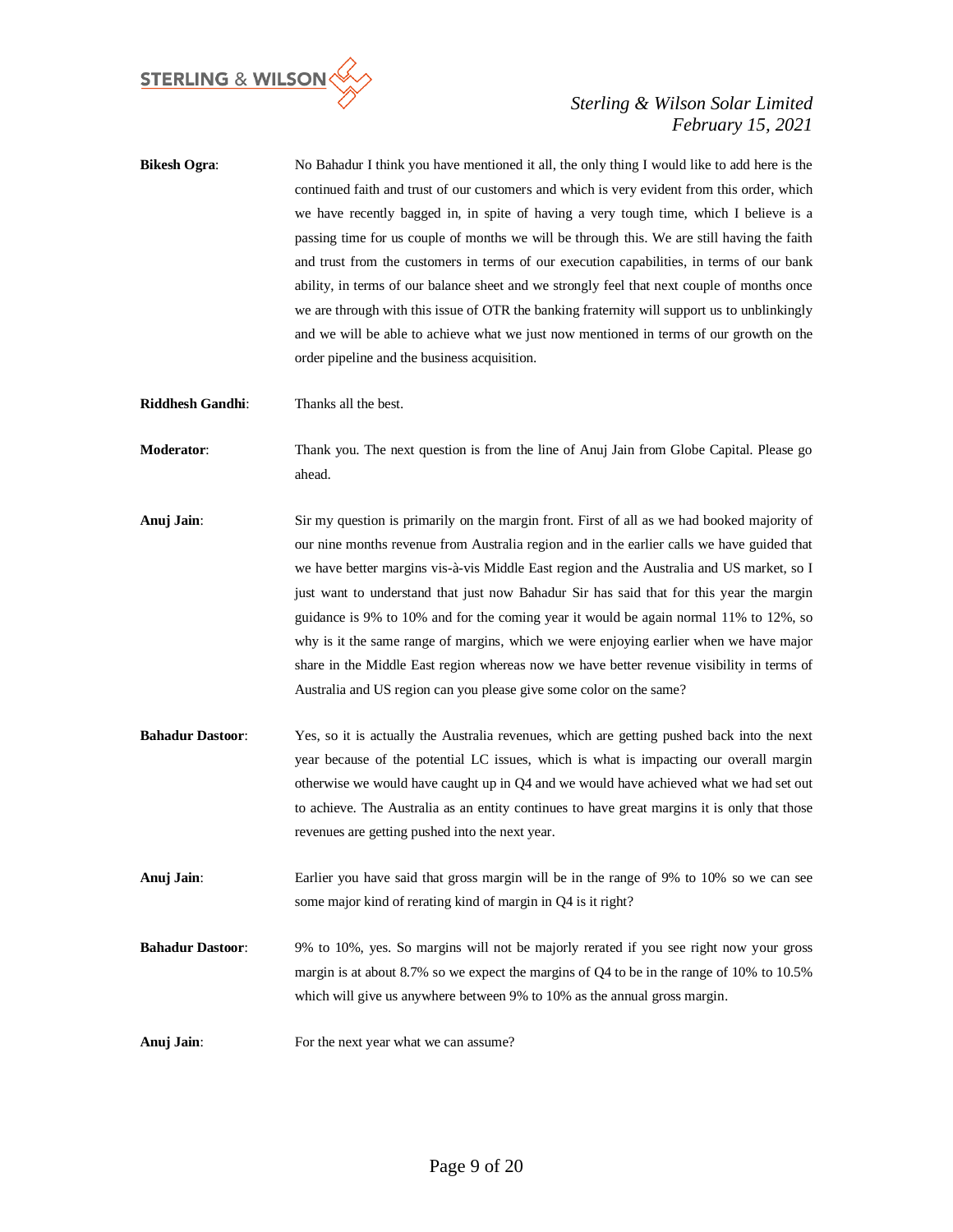

**Bahadur Dastoor**: I have already mentioned in my speech that it would be again rated back to 10% to 11% because we will be done and most of our Australia revenues will now be there in the next year, which are at significantly higher margins.

**Anuj Jain:** So it might get rerated also is what we are seeing?

**Bahadur Dastoor**: We would right now like to project 10% to 11% of course we will strive to optimize margins as much as possible.

**Anuj Jain**: In terms of the cost side which you had said that like you have mentioned in the investor presentation about the aluminum, copper and material pricing, so majorly we got impacted by the logistics cost right because in terms of material prices we can pass on in terms of that module prices that is the factor in so we got impacted by the logistic cost?

- **Bahadur Dastoor:** No, so modules is a pass through but when we are saying commodity prices we do not mean modules we were talking about copper and steel, which go into cables, go into the structures those are what we call balance of plant cost those are not passed on to the customer, so we were impacted by logistics cost as well as commodity pricing not being modules.
- **Anuj Jain**: So now I have heard on the ground that now the logistic cost issues have been sorted out to some extent which were there in the December month or early January so is it right to assume that going forward the impact would be less on the material and logistic side is it right to assume?
- **Bahadur Dastoor:** So I will just give my point of view and Bikesh will again add further. There could be a softening of pricing after the Chinese New Year or maybe in the first quarter of FY2022. As of right now we have factored in the hit that we believe would come in on the basis of the increased pricing. Bikesh if you would like to add anything from pricing point of view.
- **Bikesh Ogra:** So Bahadur the point that you try to made as an extension of the point we are definitely looking at softening of these prices. Basis the fact that there was a lot of congestion at the ports because of the COVID and restricted movements and the congestion is started to ease out on various ports and therefore we would definitely see a softening of these prices as we have understood from the market in another couple of months and the commodity prices also post the Chinese New Year is what is assumed to be getting soften so what you said Bahadur is absolutely right so we will definitely see now it is getting marginalized in the next couple of months.

**Anuj Jain**: Okay Sir thank you that is it from my side. Wish you all the best.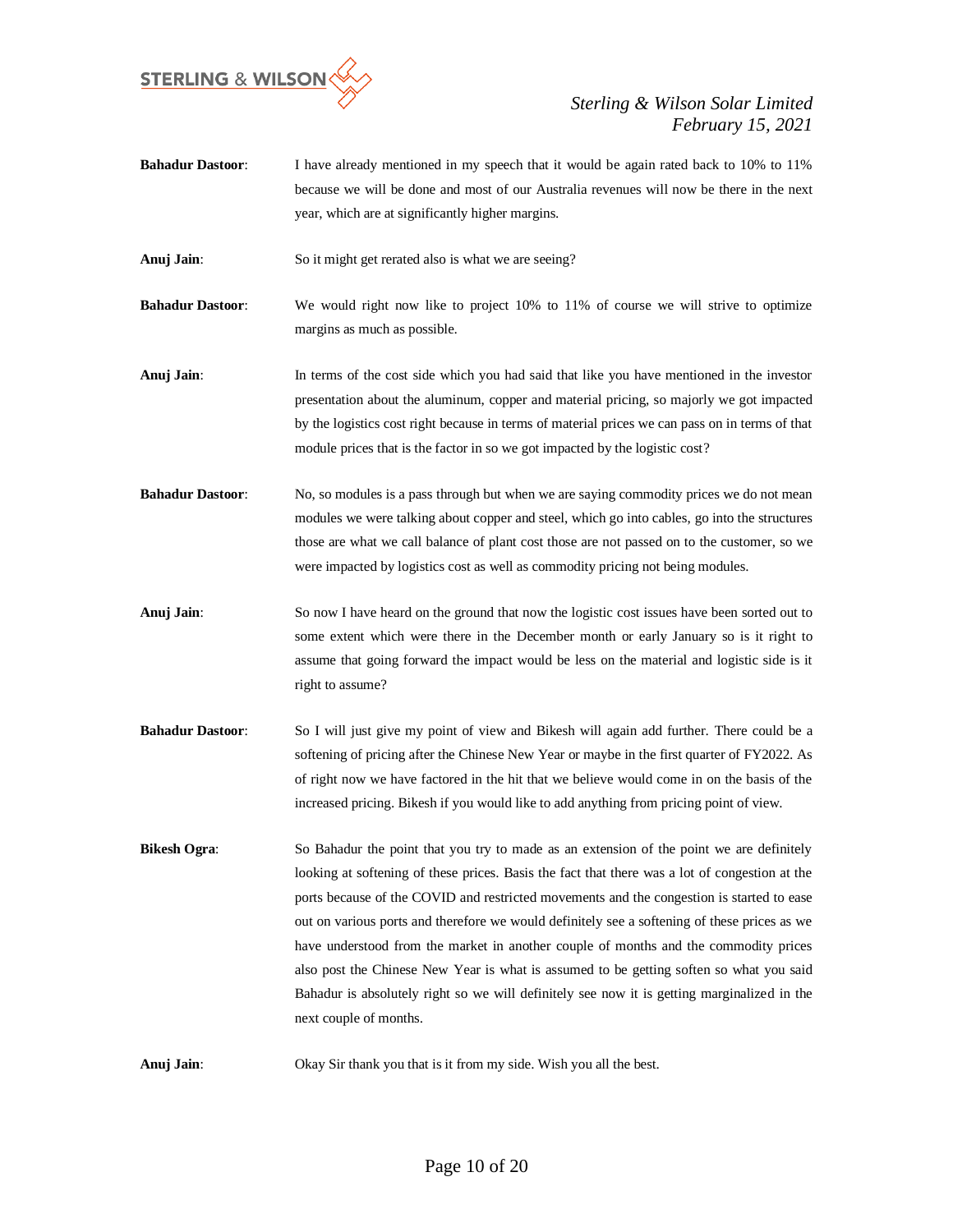

**Moderator**: Thank you. The next question is from the line of Dixit Doshi from Whitestone Financial Advisors. Please go ahead.

**Dixit Doshi**: Sir first question is regarding the SP group's OTR so you mentioned that we are seeing a letter of credit issue and that in fact our execution I wanted to understand let us say if that issue does not get resolved in the next couple of months apart from letter of credit how it can impact our new order book I mean let us say whatever bank facility or BG we have as of now what kind of order book we can scale up from Rs. 9,000 Crores to what level we can do?

- **Bahadur Dastoor:** So the bank guarantees are required to be given at the time of the notice to proceed and not at the time of the signing of the contract. As far as the OTR for SPCPL is concerned it is a process that is happening for the first time and there are various complexities. All the banks there have already signed the intercreditor agreements and the details of the plan are in discussion and what we have been informed is that it should be over in the next two months. So as of right now we do at any point in time have between 5% to 10% of our non-fund limits available we are hopeful that this will tied us over the crisis till the time the SP OTR issues are resolved.
- **Dixit Doshi:** Second in terms of this cost escalation so obviously the freight rate moving up and the container unavailability I understand, but in terms of commodity prices so do not we hedge back to back when we receive the order?
- **Bahadur Dastoor**: We do financial hedging we do not took commodity hedging because that is something that keeps fluctuating at all points in time. So, so far we have not been doing commodity hedging.
- **Dixit Doshi:** Looking at such sharp fluctuations recently are we planning to hedge commodity also back to back?
- **Bahadur Dastoor:** See it is a difficult proposition though it is not being completely ruled out because we are not a manufacturer so generally commodity hedging would be more suitable for your manufacturers; however, as a matter of policy we are looking at options of how to do commodity hedging. So far we are seeing that it is a two, three months phenomenon but we will come out with a policy on this.
- **Dixit Doshi:** Last question from my side. So now almost 75% of order book is in US and Australia so due to COVID or any other issue are we seeing any execution impact over there in terms of labor or anything or now it is more or less back to pre-COVID level?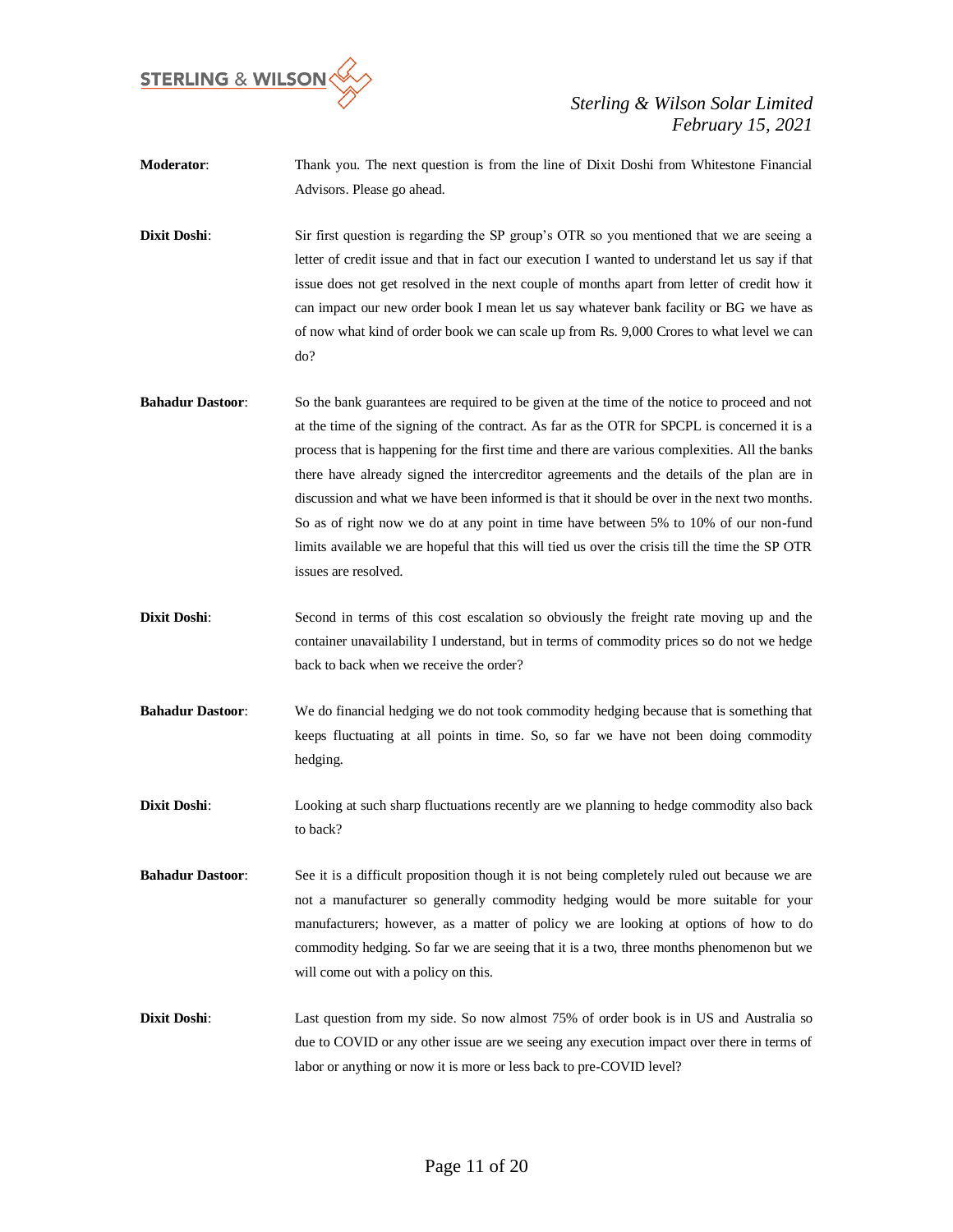

- **Bikesh Ogra:** I would not say it is more or less back to pre-COVID level because there are border movement restrictions still in Australia, but we still have been able to manage the resources and the execution in Australia as well as in Chile, which is Latin America per se, which has been our front market for the revenue this year. US also wherever we are executing the project we are having not much of difficultly in mobilizing the labor for resources for the execution of the projects. As the vaccination picks up I think we would be reaching the pre-COVID levels I would assume in the first quarter of next year and the execution would definitely get more easily facilitated.
- **Dixit Doshi**: That is it from my side.

**Moderator:** Thank you. The next question is from the line of Shivan Sarvaiya from JHP Securities. Please go ahead.

- **Shivan Sarvaiya:** Sir one is on you are look forwarding into floating solar and into storage so if you could give some idea on the competition are there in the global markets in India and how do you see our margins moving due to this foray would it yet remain in this 9% to 11% or there is because this is a newer field in solar you could have a higher margin there?
- **Bikesh Ogra:** No so when you talk about the competition, the competition would be the same as we see in the EPC space right I think it is on an incremental value add that we are trying to build in, obviously we have to build in the capabilities and competencies to be able to do the floating solar as well as the storage based technologies. We would not see a much of a margin shift in terms of incremental accruals on margins basis the competition being the same but obviously you will have to build in the competencies, which along with us there are lot of other EPCs who are also building the competency, but then definitely in the upside there will definitely a large scope for the floating solar going forward as well as for the storage plus solar based projects not only in India, but globally also because of the fact that the storage prices the battery prices have been coming down exponentially and therefore there will be a lot of dispatchable power projects, which would get bid for in the foreseeable future. As I mentioned earlier one of the large utility scale projects that we have bid in recently is in South Africa wherein there would be around the clock dispatchability for the projects and that would be continuing to come in from other countries as well.
- **Shivan Sarvaiya:** In terms of the competition currently in Australia, Europe and America if you could give some color there are the Chinese as dominant as they are in the MENA region?
- **Bikesh Ogra:** We have not seen a major competitive landscape from Chinese in the Australian market, the US market obviously we do not have any Chinese EPCs, in Latin America we do face them once in a while not as much as they are in the Middle East, so primarily to answer your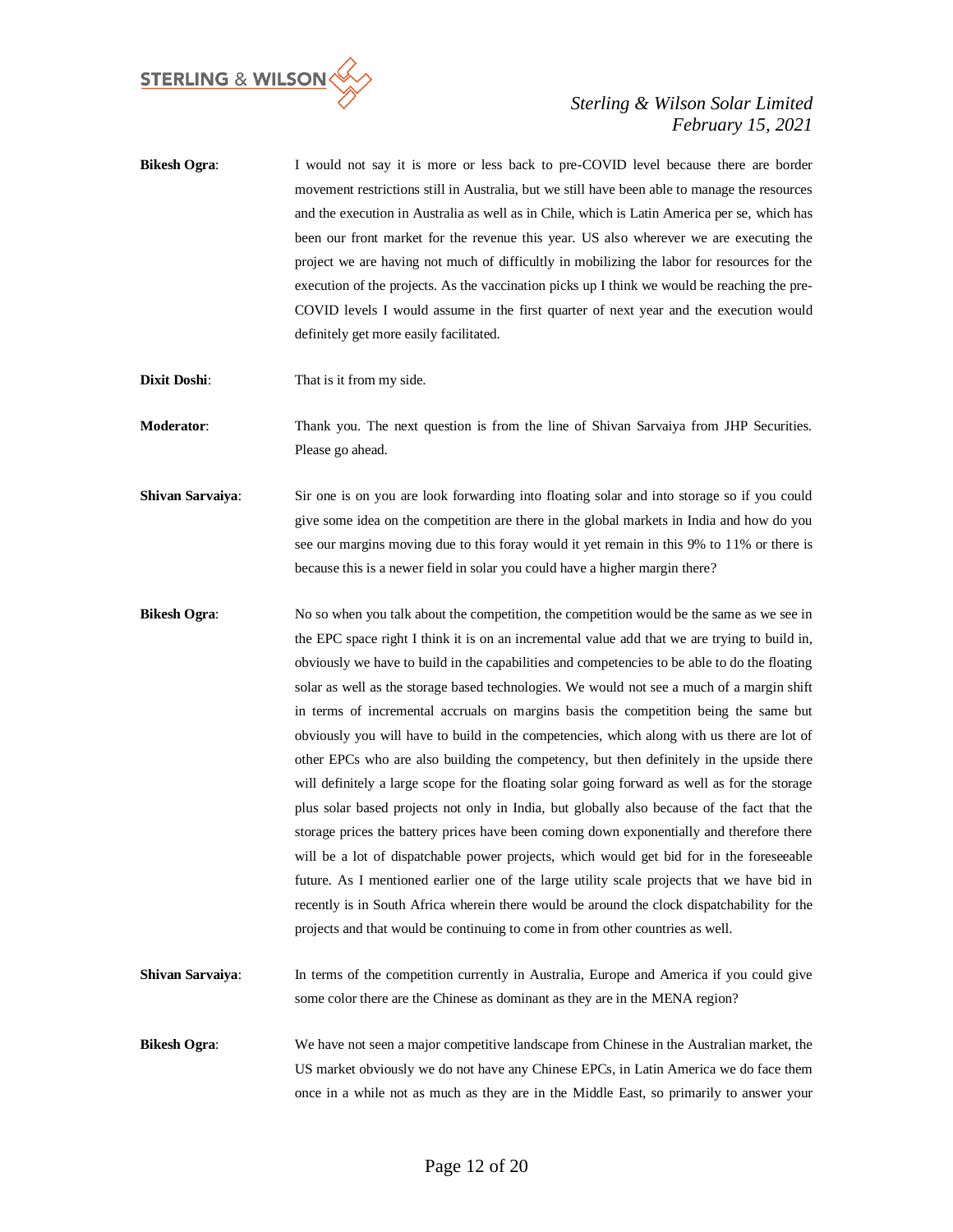

question we see a lot of competition coming in from the Chinese EPCs in the Middle East market and once in a while competition coming from them in the Latin America market, but in Australia we have seen only one or two projects wherein the Chinese module manufacturers are also participating as EPCs only one or two projects barring that we have not seen majorly any Chinese competition in any other parts of the globe.

- **Shivan Sarvaiya:** In continuation to this in the last concall you had said that the Chinese do not like to or are not interested in bidding in projects which are less than 500, 600 megawatt and they are interested only in the larger projects my question was that once these markets like Australia, Europe and America mature and even in those markets there is a 1000 megawatt plus kind of projects that start coming in do you see them coming in a big way the way they have come in the MENA region?
- **Bikesh Ogra:** I think you have to also appreciate the fact that there is a grid limitation in terms of the large size projects that get synchronized with the grids, in say Europe one is the grid limitation the other one is the land availability you cannot be having a 500 megawatt single location project in Europe anyway you will not have that, the maximum capacity that it can go up to maybe the 100, 150 or a 200 megawatt and that is also very rare, likewise in the Australian market also there are very, very few projects, which are upside of the 200 megawatts because of again the grid limitations and the grid absorption capabilities. In the Latin America again you will have 100, 200 megawatt we have not seen barring very, very few projects we have not seen projects in excess of 200 megawatt and for the US markets I think there is a definite push back for the Chinese, which we hope will continue and there also the project sizing is around 200 to 300 odd megawatts so effectively I think the only place wherein we see a large capacity single location projects coming up is in the Middle East as I had mentioned in the last call I continue to have that view unless there is some dramatic change in this complete grid feasibility of these countries.
- **Shivan Sarvaiya:** Sir apart from the size of the project being a deterrent to the Chinese players in terms of our business model how is our business model different from those Chinese players so that I am trying to just understand how we are going to be able to guard our margins if there is a possibility of rampant competition by whoever wants to come in those regions and we do not face that what we faced in the MENA region?
- **Bikesh Ogra:** No, if you look at our earlier order revenue and forecast we are focused around 2 or 3 regions, 2 or 3 countries which had created a lot of concentration risk for us. Now with us being present in 26 countries and our reliance on the MENA region as I had mentioned earlier and we keep on mentioning that we are definitely not as much reliant on the MENA region as we were in the past that has given us that hedge against the margins, against the projects and against the concentration, so we are very, very confident that because we have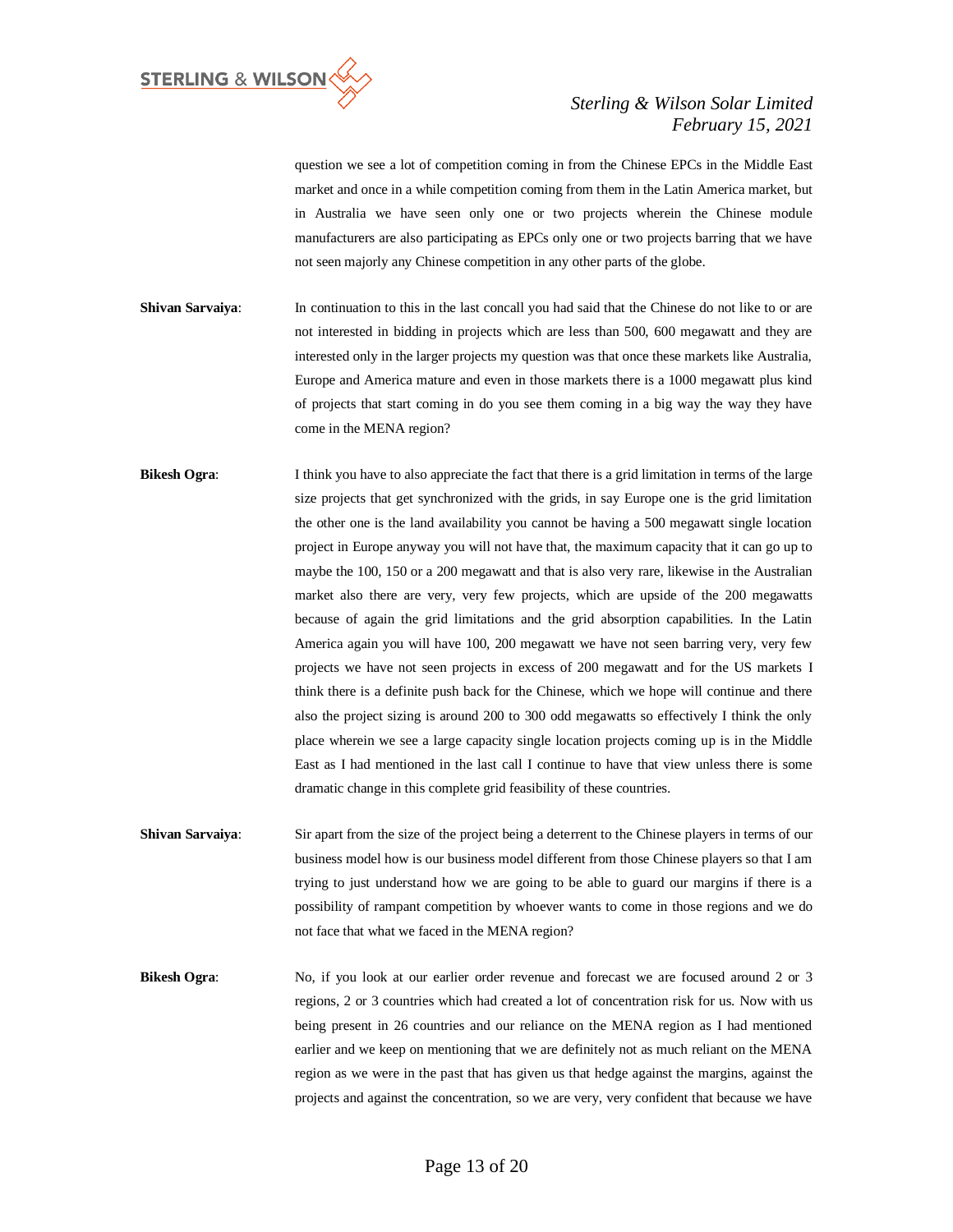

now spread across so judiciously across the globe we will not face any what you call major risk on our margins and there is a clear hedge against the concentration that we earlier had a threat of.

- **Shivan Sarvaiya:** The LC issue that is there currently you said that the Australia revenues could get pushed into the next year is there a risk of any delays on our part, which will lead to any penalty is being imposed on us because of this on our ongoing projects?
- **Bahadur Dastoor:** I do not see that risk at the moment we are still slightly in the comfort zone. The question for the LCs really is about timing because right now the Chinese New Year and there is a 30, 35 day transit time from China to Australia in case the materials do not reach on time we will lose revenue for the year so even if the LCs are opened 15 days later than what they are we could see March 31, 2021 passing through; however, that timeline does not impact the project timeline it impacts the revenue.
- **Shivan Sarvaiya**: Thank you very much and best of luck.
- **Moderator**: Thank you. The next question is from the line of Devam from ARDEKO. Please go ahead.
- **Devam:** If you could just share what would be the rough percentage impact of our contribution of aluminum, copper, steel and freight in our cost structure?
- **Bikesh Ogra:** So if you talk about the balance of plant it all depends on from country to country it varies anywhere I am talking about balance of plant, which obviously includes the steel, the copper, the aluminium, the logistics cost, which will vary anywhere between on a overall project pie it will vary anywhere between 20% to 25%.
- **Devam:** We are saying all of these combine I mean all these four components, aluminium, copper, steel and freight will be 20% to 25%?
- **Bikesh Ogra:** No, not the balance of plant but the overall pie suppose 100 is the cost of the project 20 to 25 would be the cost of all of these components.
- **Devam:** So firstly when we come to 4Q margins I heard the management highlighted that 4Q margins would come back to around 10% level so how confident are we of this because given that I think these commodities remain disrupted and this contract prices would have been in place much, much before so with regards to 4Q as well as FY2022 how will gross margin quickly reverse unless you start hedging or unless you take some other intervention?
- **Bahadur Dastoor**: So the first point is that the Q4 will include a lot of Australia, which also overflows into the next year, so those are at a higher margin as compared to the projects that we have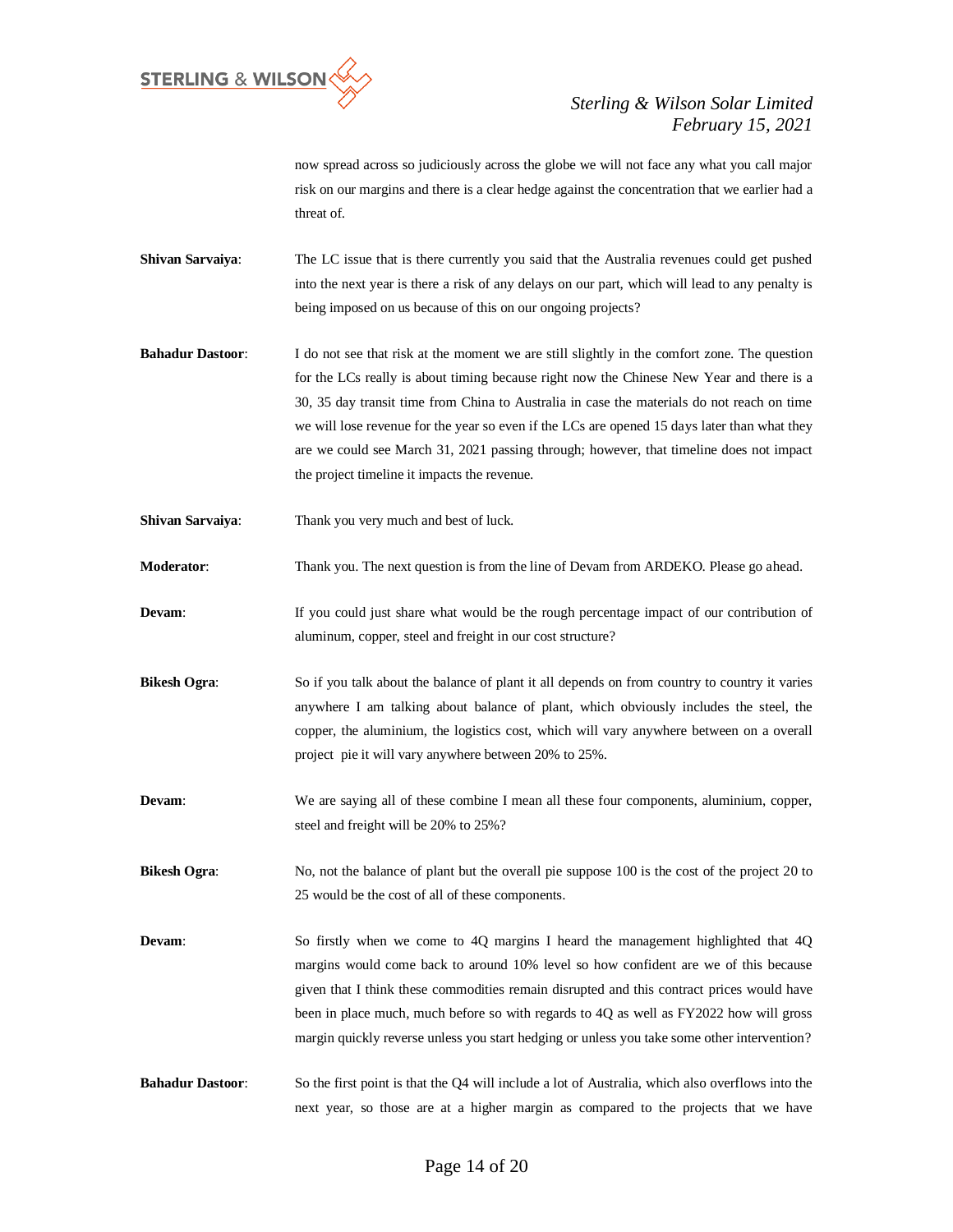

completed so far. Of course Q3 also included Australia to a great deal but the large margin projects are those which will come in the current quarter and in the next year and that is the reason and we have taken most of the impact of the increased logistics cost on our ongoing projects and adjusted our margins, of course if there is a significant movement again it could possibly happen we do not think that is so probable at the moment, but we will know once the Chinese New Year comes to an end. Mr. Ogra would like to add something he could do. Yes please sorry I interrupted you.

- **Devam:** Yes, so I was just talking of let us call them the legacy orders the orders which we have taken before this commodity moves or this freight moves happen so that would still be excluding the Australian order new orders like let us say new orders are still flowing through right now excluding those orders still a predominant part of the order book would be lying in those legacy stages.
- **Bahadur Dastoor**: Those legacy orders are all coming to a close now. So the newer orders like for example in Chile will commence or has slightly commenced already February, March, we have factored in the commodity pricing already in that margin, Australia also the ones which were legacy of almost come to an end the new ones are the ones taking off with the higher margins.
- **Devam:** So we can be very confident of the fact that if let us say the environment around this commodities and freight remains more or less stable or around the current situation then you should be able to see margins of 10% coming back in 4Q as well as FY2022 that is what you are saying?
- **Bahadur Dastoor**: Yes.
- **Devam:** On the funding side basically we see that because of the OTR related challenges and we are facing challenges in utilizing our existing limits as well as obtaining fresh limits so that would mean that basically a lot of our activity would be curtailed and like what we have mentioned that our FY2021 revenues and performance might be hit, but how because the OTR for Shapoorji is a moving thing like you mentioned there are lot of complexity so the best case is that it concludes in two months but if it is let us say stretches further it will even impact our FY2022 is that understanding correct?
- **Bahadur Dastoor:** We do not expect it to go beyond two months but where it to go beyond two months in an event, we are in discussions with banks so to answer your question directly if it goes through further it all depends on our individual discussions with each banks and the comfort that they draw from the business models else there could be a possibility that there is a disruption there.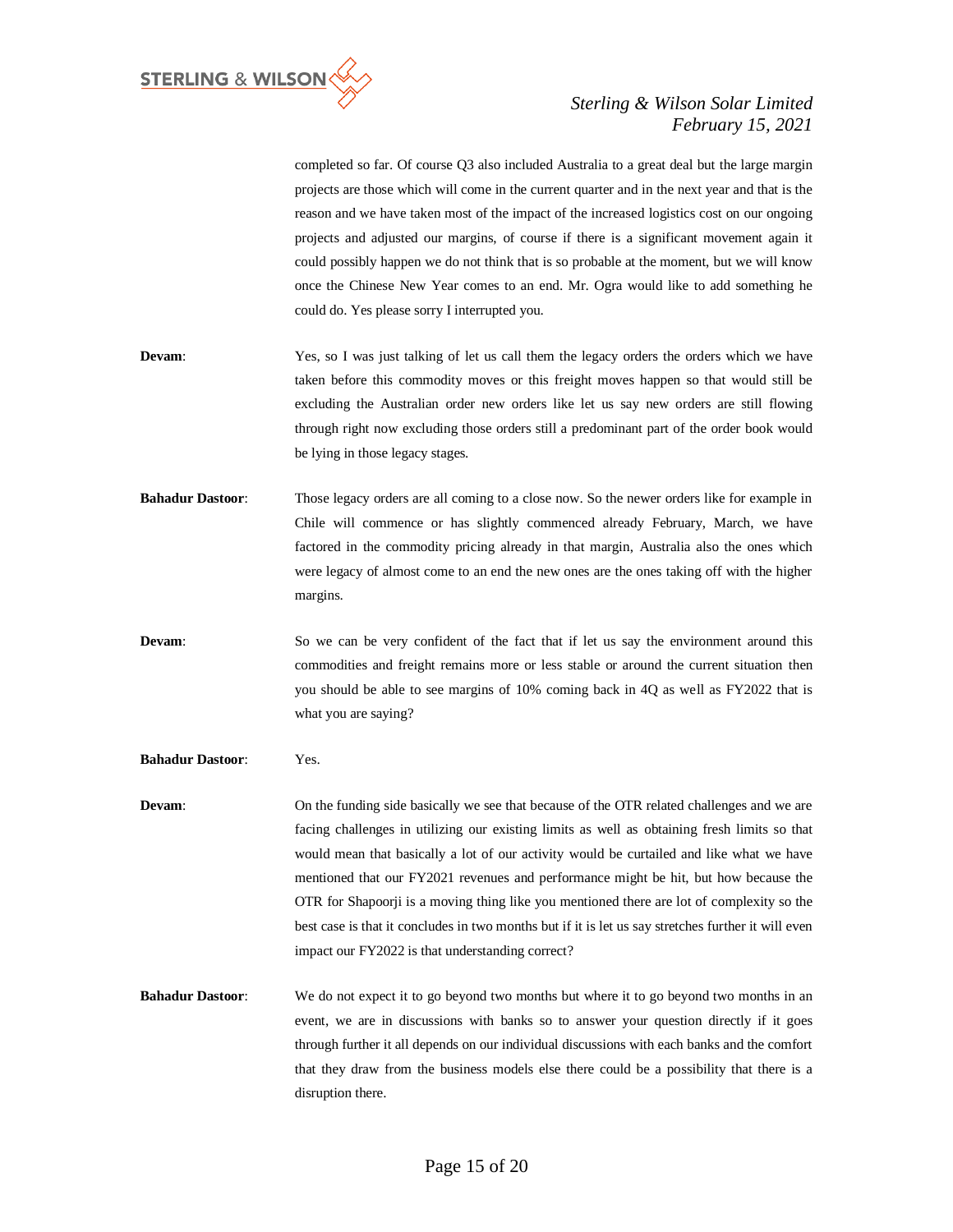

- **Devam:** Given the fact that what you highlighted I mean you guys have a very strong balance sheet at the company level so is it possible for a lender to take a call directly on the company's balance sheet rather than go down into the group complexity?
- **Bahadur Dastoor:** Sir we are part of the Shapoorji group so there is something called the group borrowing limit, which all banks are governed by so they do look at that until the OTR is settled this overhang will remain because we are part of the SP group.
- **Devam:** Okay sure Sir. Thanks, that is all.
- **Moderator**: Thank you. The next question is from the line of Dhruvesh from Prospero Tree. Please go ahead.
- **Dhruvesh:** Most of the questions have been answered, but just one part in terms of I mean let us say when we keep hearing the news related to the setup of solar plant, many new players are coming and also giving a very aggressive guidance I mean for one there is Tata projects which is talking about already having installed capacity of 4 gigawatts thinking to reach to 20 let us say if all these issues continue with us for six to 12 months more will it not retain our position permanently in the market if you can throw some light from a four five year angle?
- **Bikesh Ogra:** I like you said the questions have been answered. We have a very strong fundamental as a business model and considering our footprints and our reputation and the delivery capability and the way we have grown globally I think we are very, very confident that this 10.7 gigawatt, which is 10,700 megawatt in the next seven to ten years can easily be scalable to around 40 to 45 gigawatts and therefore we do not really see a major challenge in terms of what you call that the growth. Yes, we are running through a overhang there is a OTR issue which we are grappling with and like what Bahadur mentioned we are mostly through with the processes of the OTR and next two to three months as when we will see that everything gets normalized and we are back to normal and it is business as usual so the growth potential for us is phenomenal. When we mentioned about Tata is obviously a great company, they have majorly a local presence like which is in India they are not as global as of now as we are and therefore our growth potential to grow the market and scale up is quite phenomenal in comparison to see most of the other solar EPCs that are present in India.
- **Dhruvesh:** One followup on that, though Tata projects would be local in India but there will be each local player in each country and I am not arguing I am just trying to understand that does it because ultimately even they can get the panels from China and install it in South Africa or in Middle East or in Australia, etc., and maybe they will learn from your model and emulate I mean that is how most businesses try to flourish eventually and therefore probably our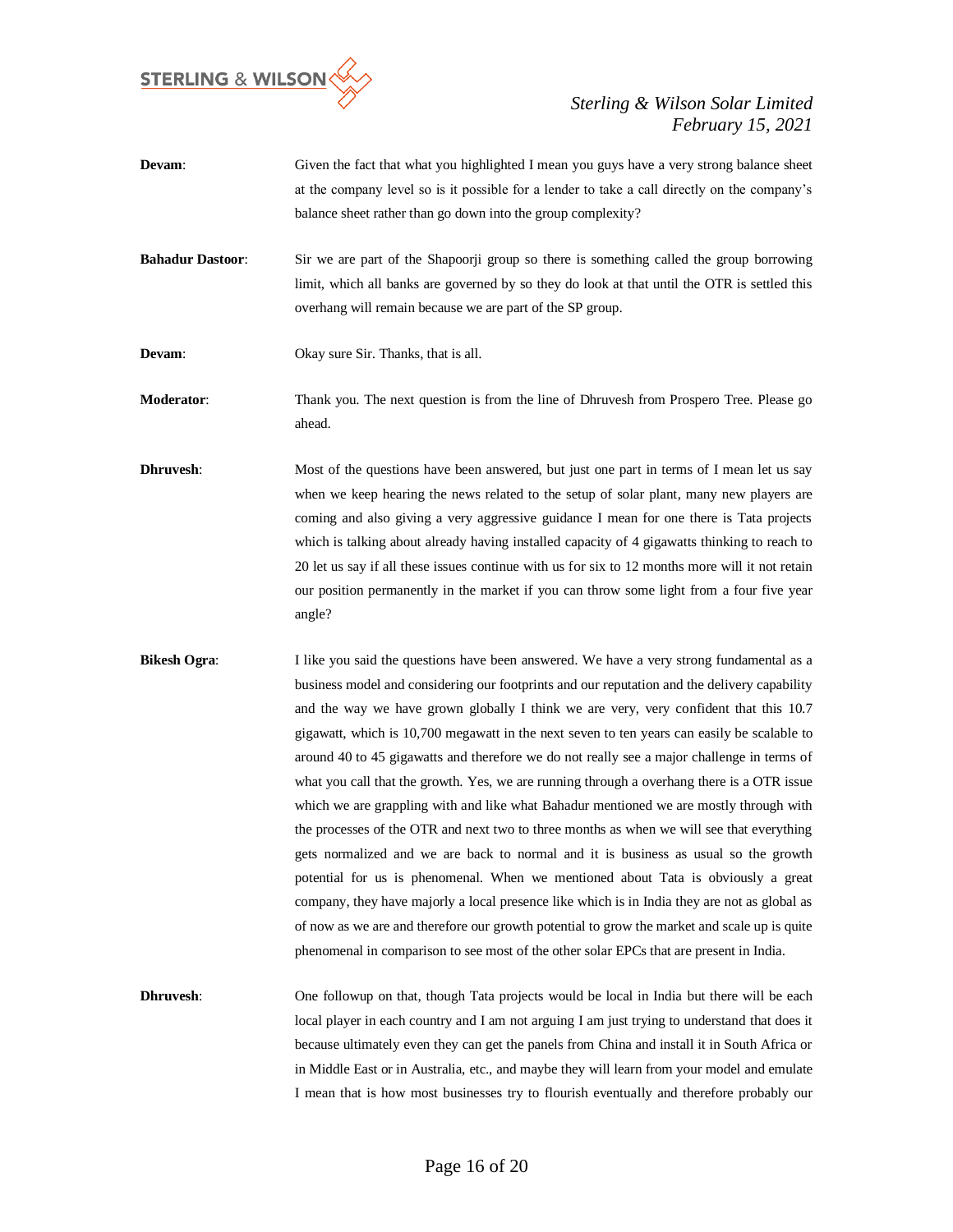

margins and all the questions related to margins are coming from that angle and though your guidance is more coming from this 8%, 10%, 11% coming from an angle of existing orders but what most people would like to understand your thoughts are how does the margin shape up let us say even if our business doubles and if the margins go down by 2%, 3% we are back to level where we are today some thoughts around that?

**Bikesh Ogra:** No, so definitely I think if you look at our complete footprint and more specifically the Middle East we definitely could have picked up another 2 to 3 gigawatts of the projects here and the margins would have been anywhere between 5% to 7% and the customers prefer us as an EPC because we have delivered, we have a proof of concept delivered projects here on budget in time, but the fact of the matter is we definitely did not opt for those projects because that does not fall in our margin profile and the fact again is that we are now opening our newer avenues in terms of US, Australia and European markets, which gives us a better margin profile and obviously would keep us in terms of up to the speed in terms of the growth aspiration that we have so therefore we do not definitely focus only on the revenue it is also on the quality of the project, the margin profile and also the fact that today when you talk about people emulating us I think we must also appreciate the fact that today Sterling & Wilson Solar has been a global EPC player from the last I would say five to six years every market has got this nuances, every market has got its complexity into enter, we took almost two years, two and a half to three years to enter into Australian market to understand the landscape, to get an acceptance from the lenders because these are all projects which are project funded not balance sheet funded so you need to have the lenders go ahead, you need to have an understanding of the landscape, you need to have the understanding of the grid situation, like wise in the US also it has taken three years to really establish ourselves as an EPC player and now only we are getting acceptance from the customers. Europe also we have been one is that we have been trying to understand that market from last one year. The second is that there are these global IPP players who are having presence in all of these geographies and we have a network and relationship with all of them so they would definitely and having executed projects with them in say Australia and US now once there is a project which comes in Europe they know that we have a credible partner in Sterling & Wilson Solar they would definitely want to work with us because they have negotiated contracts with us, we know their way of working they know our way of working it becomes a much more accelerated process rather than reinventing the whole wheel by getting a new EPC in and from a different country having not worked with them, so the process is a bit complex because of the timeline that had involved and I am not saying that people will not come in, so there is enough room for people even if they come in enough room and enough space and enough business available for people even if they come in but it takes some amount of time for any EPC or any company to really establish themselves in India, the region or any other country.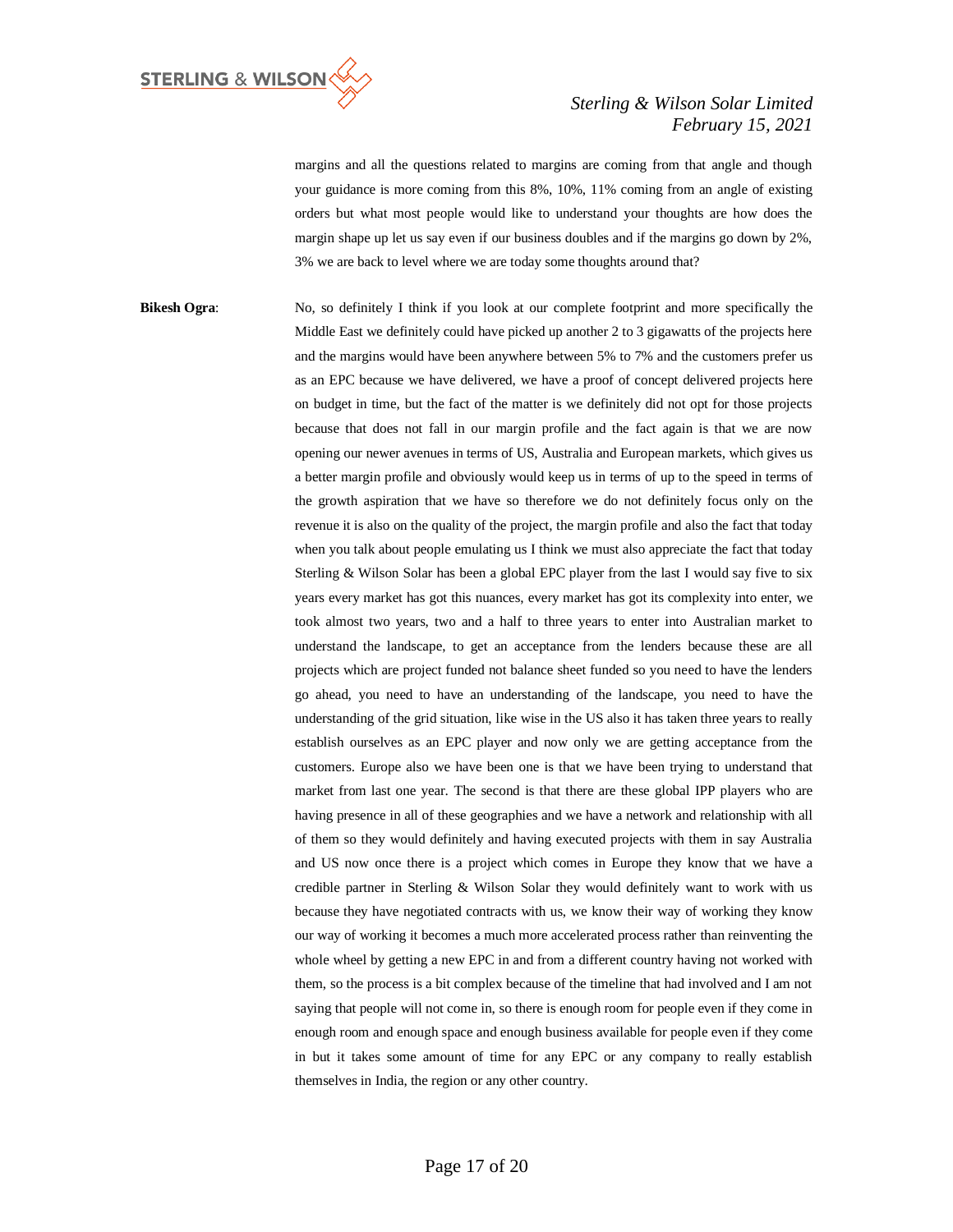

- **Dhruvesh:** In a short summary there is some X amount of money outstanding for more than one year for a nonrelated I think it is related to the Morocco project and one more if you can explain I mean generally what we have seen that whenever such thing happen there has to be some kind of write downs or bad debts kind of a situation so where are we standing there and by when this will be completely out of the books either in the form of provided or money coming back?
- **Bahadur Dastoor:** So we have made liquidated damage provisions wherever it is required. We also have claims on those customers some of those claims would include an interest element if that goes on so there is no expected credit loss provision, which is anticipated at the moment. Having said that we are in discussions with and it is less Morocco it is more Argentina that we are talking about. We are as I have mentioned in discussion since their LDs have been completely waived off for them to release our entire funds; however, this could extend till the end of this particular calendar year. I would led Bikesh add further if I have missed out anything here.
- **Bikesh Ogra:** No, so Bahadur you are right so clear point I think these are sticky outstandings and if you would have noted we have collected a portion of these outstanding in this year around Rs. 27 Crores we have already collected from Argentina project and like what Bahadur mentioned the LDs, which were earlier imposed by the utility on our customer have been totally waived off. Now we are in discussions advanced stages of discussion I would say with the customer in order for us also to get exempted from those LDs the discussions are ongoing I would not be really giving you an exact and definitive timeline, but I believe it may take well like what Bahadur mentioned go this year end it may slightly get stretched into Q1 also, but we surely envisage that by Q1 we would be able to give a definitive conclusion on this particular outstanding.
- **Dhruvesh:** What is the number with the Argentinean customer pending after providing for whatever losses?
- **Bahadur Dastoor**: The figure is Rs. 130 Crores. Also mentioned in our investor presentation we thought it would be good to keep the market updated.
- **Dhruvesh:** I might have missed it.
- **Bahadur Dastoor**: No worries I am just drawing your attention.
- **Dhruvesh**: Thank you.
- **Moderator**: Thank you. The next question is from the line of Noel Vaz from Ashika Stock Broking. Please go ahead.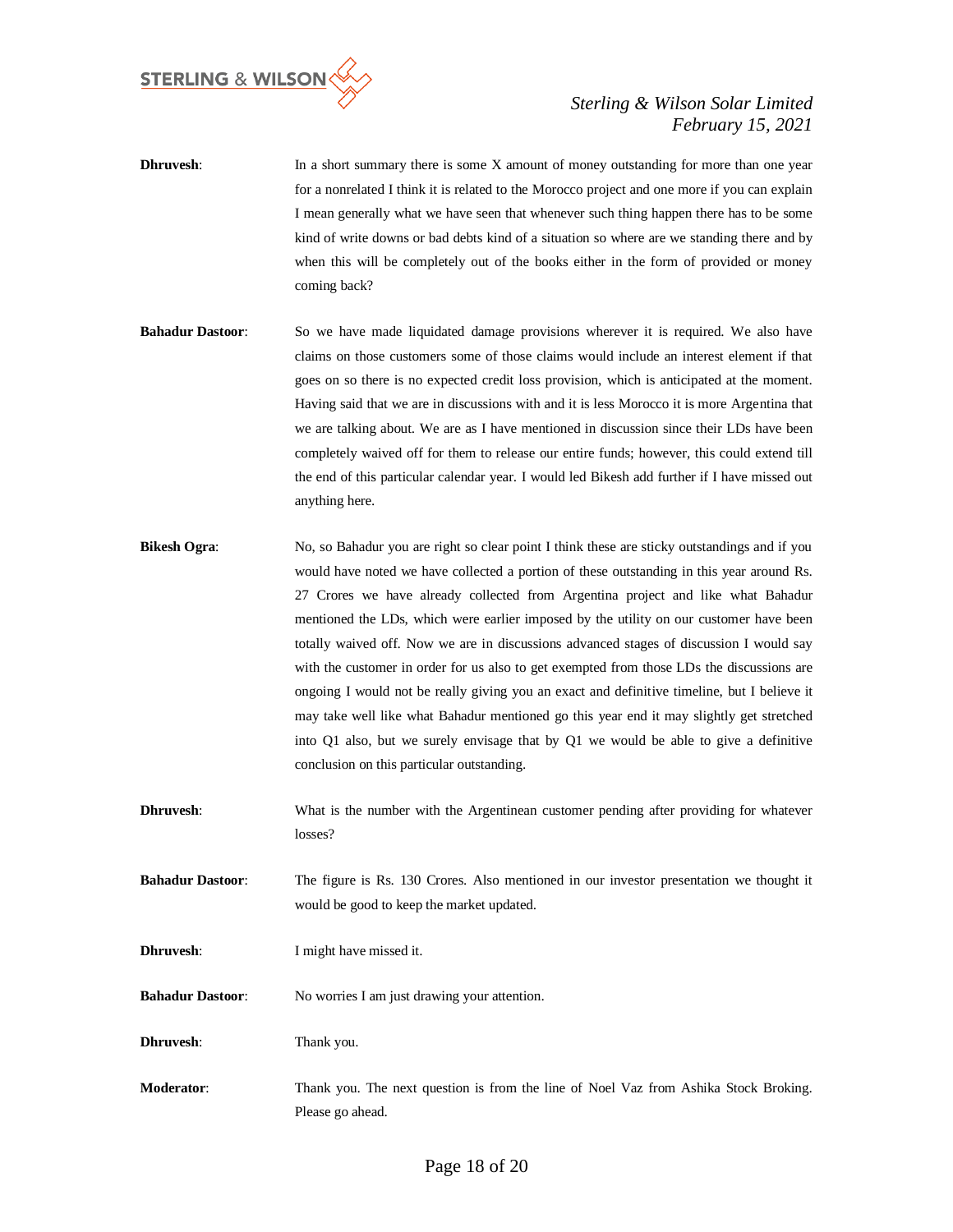

| <b>Noel Vaz:</b>        | I think all my questions have been answered. Thank you.                                                                                                                                                                                                                                                                                                                                                                                                                                                                                                                                                                                                                                                                                                                                                                                                                                                                                              |
|-------------------------|------------------------------------------------------------------------------------------------------------------------------------------------------------------------------------------------------------------------------------------------------------------------------------------------------------------------------------------------------------------------------------------------------------------------------------------------------------------------------------------------------------------------------------------------------------------------------------------------------------------------------------------------------------------------------------------------------------------------------------------------------------------------------------------------------------------------------------------------------------------------------------------------------------------------------------------------------|
| <b>Bahadur Dastoor:</b> | Good to hear.                                                                                                                                                                                                                                                                                                                                                                                                                                                                                                                                                                                                                                                                                                                                                                                                                                                                                                                                        |
| Moderator:              | Thank you. The next question is from the line of Shashwat Tandon from Shashwat Textiles.<br>Please go ahead.                                                                                                                                                                                                                                                                                                                                                                                                                                                                                                                                                                                                                                                                                                                                                                                                                                         |
| <b>Shashwat Tandon:</b> | I wish to know that like Tata how are you have mentioned is also a way company trying to<br>expand very aggressively are we also looking to do some projects for the government of<br>India when they come up after this big scale union budget are we looking to do projects in<br>India?                                                                                                                                                                                                                                                                                                                                                                                                                                                                                                                                                                                                                                                           |
| <b>Bikesh Ogra:</b>     | Absolutely we are an Indian based EPC, we have a large portfolio of projects available in<br>India and we continue to take pride in the fact that we will be associated with the<br>Government of India's thrust towards the solar and we will want to contribute as much as<br>possible to the growth of the solar landscape in India so definitely there is no doubt that we<br>will want to bid continuously for all the projects that come up for the EPC portfolio in<br>India.                                                                                                                                                                                                                                                                                                                                                                                                                                                                 |
| <b>Shashwat Tandon:</b> | All this talk about the freight rates having multiplied by goods being shift from China what<br>has it turnout to be a cost per megawatt increase and this would be a fraction right?                                                                                                                                                                                                                                                                                                                                                                                                                                                                                                                                                                                                                                                                                                                                                                |
| <b>Bikesh Ogra:</b>     | No, it is not a fraction. See it all depends on which country. Now the freight between say<br>China and say Vietnam is much less than freight between China and Chile or China or<br>Australia or China to say US, so it all depends on country to country as to how much is the<br>distance it has to travel in order to determine the freight rates. So earlier what we used to<br>pay \$750 per container just to give you a perspective of numbers so if we used to give \$750<br>per container for any shipment to come in from China into India now the same container<br>cost was around \$3500 to \$4500 and each megawatt to just again give you a perspective on<br>the containers per megawatt each megawatt has around 6 containers. So, the cost is<br>significant. It depends upon the proximity between China and the respective country and if<br>the distance is large then the container freight rates also accordingly increases. |
| <b>Shashwat Tandon:</b> | That is all Sir. Thank you very much.                                                                                                                                                                                                                                                                                                                                                                                                                                                                                                                                                                                                                                                                                                                                                                                                                                                                                                                |
| Moderator:              | Thank you. Ladies and gentlemen this was the last question for today. I would now like to<br>hand the conference over to Mr. Bikesh Ogra from Sterling & Wilson Solar Limited for<br>closing comments.                                                                                                                                                                                                                                                                                                                                                                                                                                                                                                                                                                                                                                                                                                                                               |
| <b>Bikesh Ogra:</b>     | Thank you. The opportunity for solar power industry will continue to remain buoyant as we<br>have said earlier and grow at a very rapid pace over the next two to three decades. Most of                                                                                                                                                                                                                                                                                                                                                                                                                                                                                                                                                                                                                                                                                                                                                             |